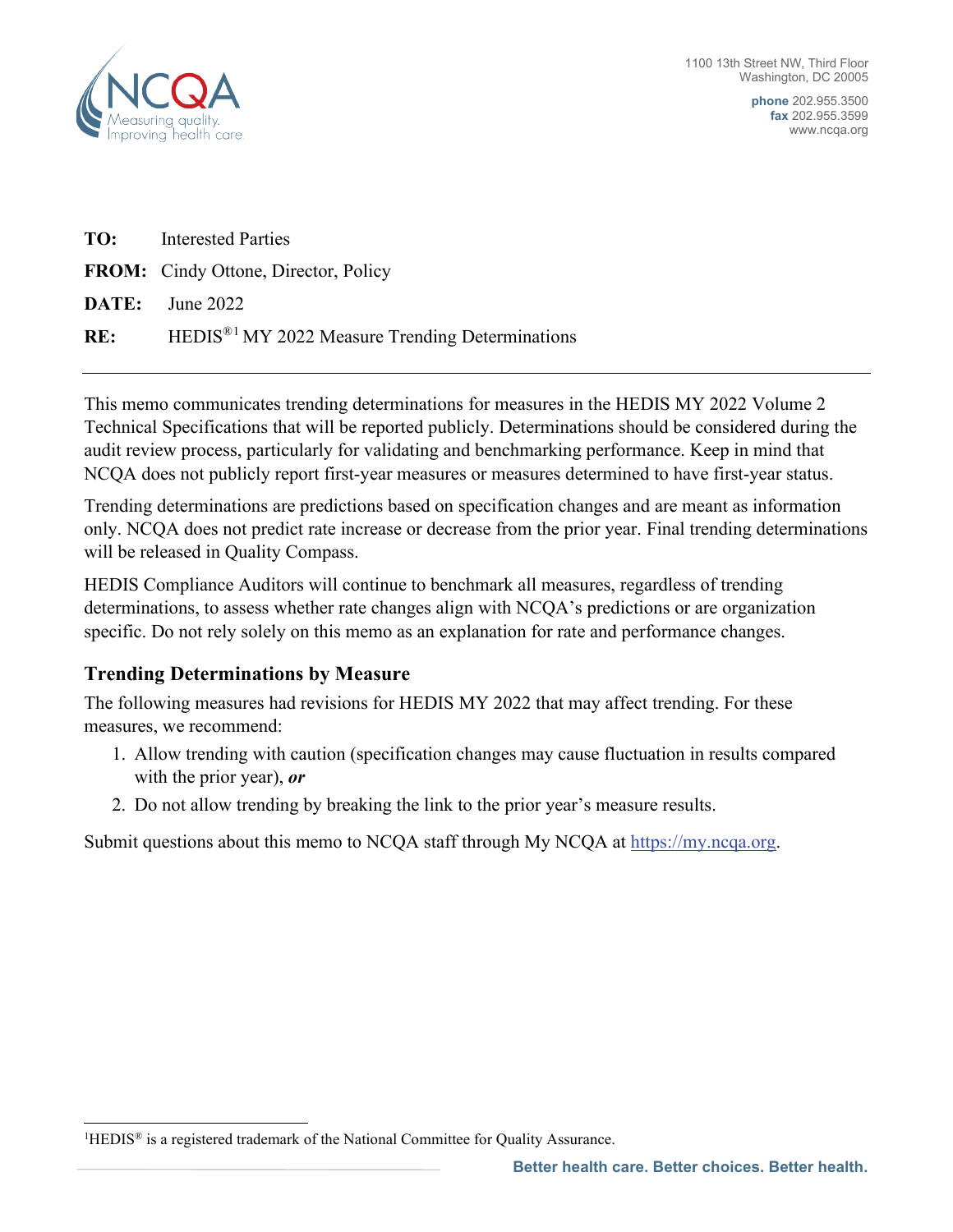

## **Colorectal Cancer Screening (COL)**

#### **Change:**

• Revised the age range from 50–75 years of age to 45–75 years of age.

**Anticipated Trending Determination:** Break in trending for the commercial and Medicare product lines for the total rate due to the expansion of the age criteria from 50–75 to 45–75 years.

*Note*: *The age stratification of 50–75 years remains trendable for the commercial and Medicare product lines.* 

## **Appropriate Testing for Pharyngitis (CWP)**

#### **Change:**

• Added step 8 to the event/diagnosis.

**Anticipated Trending Determination:** Add caution flag to all product lines due to the addition of step 8 in the event/diagnosis criteria. This step was inadvertently removed for MY 2021.

## **Diagnosed Mental Health Disorders (DMH)**

### **Change:**

- Revised the measure's name from *Mental Health Utilization* to *Diagnosed Mental Health Disorders.*
- Moved the measure from the Utilization domain to the Effectiveness of Care domain.
- Revised the measure from a utilization measure to a diagnosed prevalence measure.
- Changed the measure from a member-months measure to a member-based measure.
- Combined the "0–12" and "13–17" age stratifications.
- Removed stratified reporting based on eligibility categories for Medicaid.
- Clarified that members in hospice or using hospice services any time during the measurement year are a required exclusion.
- Removed the service setting stratifications.
- Removed procedure code requirements from the numerator.
- Removed mental health practitioner requirements from the numerator.
- Removed the requirement that the mental health diagnosis must be in the "principal" position.

**Anticipated Trending Determination:** Break in trending for all product lines due to significant changes to the measures during reevaluation.\*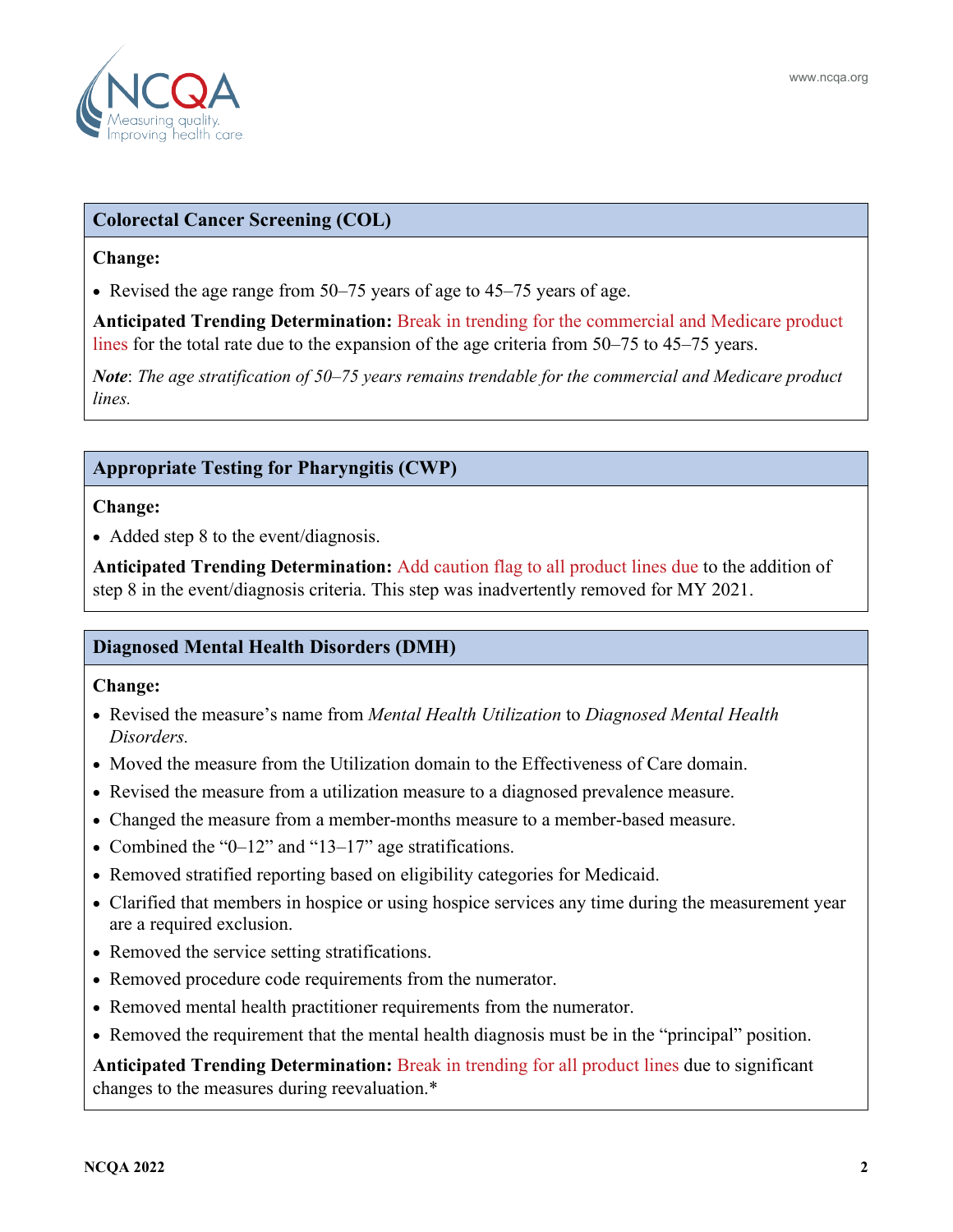



\* The DMH measure was revised from the former MPT measure. During its development, the indicators underwent major changes in MY 2022 and are not comparable to the parent indicators in the original MPT measure. The break recommended in this memo is severe enough that we will issue new indicator keys (the unique identifier for rates used across HEDIS data collection systems and reports) and will not provide links back to the original DMH indicator.

# **Diagnosed Substance Use Disorders (DSU)**

### **Change:**

- Revised the measure's name from *Identification of Alcohol and Other Drug Use Services* to *Diagnosed Substance Use Disorders.*
- Moved the measure from the Utilization domain to the Effectiveness of Care domain.
- Revised the measure from a utilization measure to a diagnosed prevalence measure.
- Changed the measure from a member-months measure to a member-based measure.
- Aligned the diagnosis codes in the measure with those used in the Initiation and Engagement of Substance Use Disorder Treatment measure.
- Removed the service setting stratifications.
- Collapsed age stratifications to report three age groups and a total group: "13–17," "18–64," "65 and older" and "Total."
- Removed stratified reporting based on eligibility categories for Medicaid.
- Clarified that members in hospice or using hospice services any time during the measurement year are a required exclusion.
- Removed procedure code requirements from the numerator.

**Anticipated Trending Determination:** Break in trending for all product lines due to significant changes to the measures during reevaluation.\*

\* The DSU measure was revised from the former IAD measure. During its development, the indicators underwent major changes in MY 2022 and are not comparable to the parent indicators in the original IAD measure. The break recommended in this memo is severe enough that we will issue new indicator keys (the unique identifier for rates used across HEDIS data collection systems and reports) and will not provide links back to the original IAD indicator.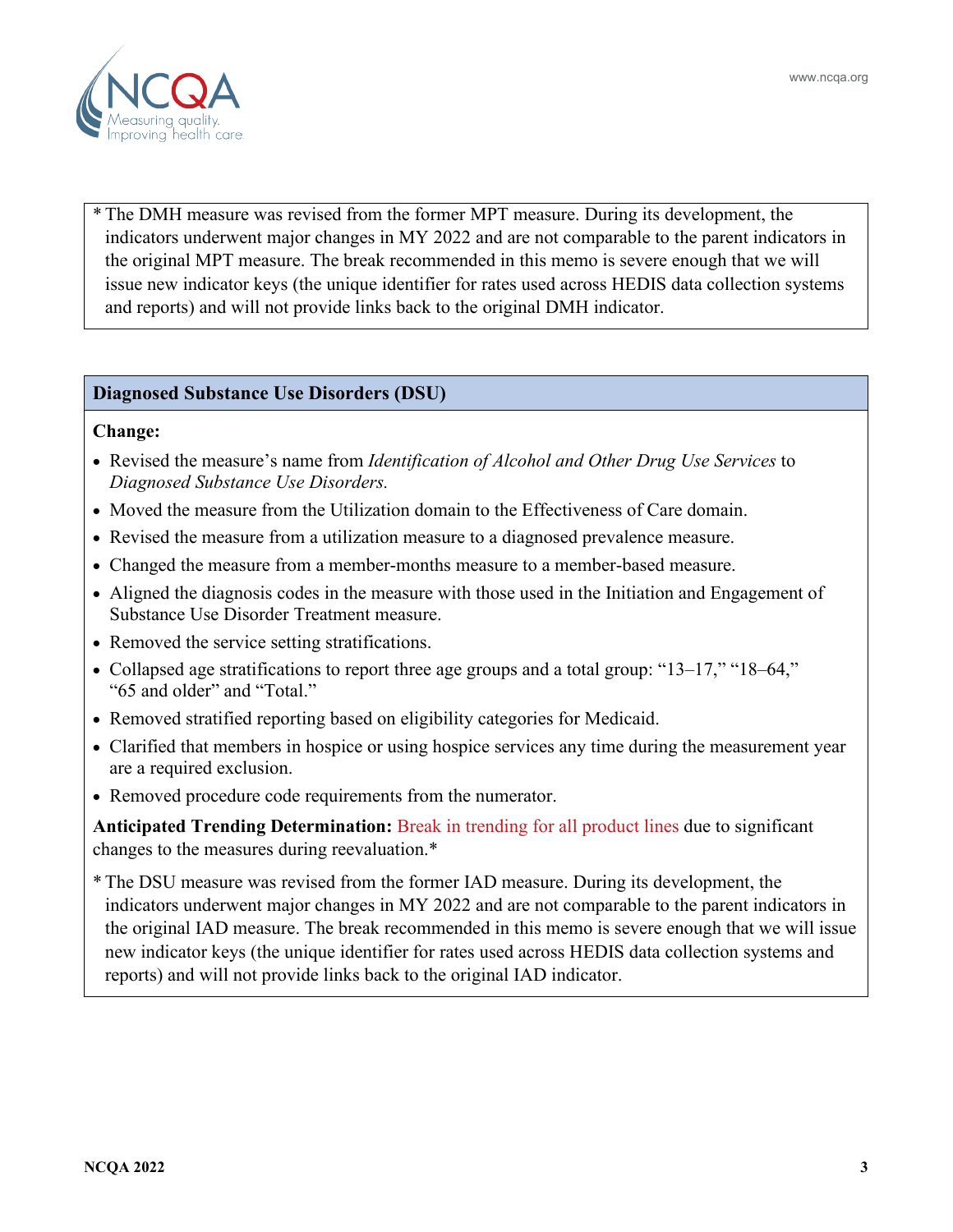

### **Follow-Up After Emergency Department Visit for Substance Use (FUA)**

#### **Change:**

- Revised the measure name from *Follow-Up After Emergency Department Visit for Alcohol and Other Drug Abuse or Dependence* to *Follow-Up After Emergency Department Visit for Substance Use.*
- Revised terminology from "alcohol or other drug abuse or dependence (AOD)" to "substance use" or "substance use disorder (SUD)."
- Clarified that members in hospice or using hospice services any time during the measurement year are a required exclusion.
- Added a pharmacy benefit requirement.
- Added ED visits with a diagnosis of unintentional and undetermined drug overdose to the denominator.
- Revised and restructured the numerator logic and value sets.

**Anticipated Trending Determination:** Break in trending for all product lines due to significant changes to the measures during reevaluation.

# **Use of Imaging Studies for Low Back Pain (LBP)**

### **Change:**

- Expanded the age range to increase the upper age limit to 75 years.
- Added required exclusions for osteoporosis, lumbar surgery, spondylopathy, fragility fractures and palliative care.
- Added exclusions for members with advanced illness and frailty.

**Anticipated Trending Determination:** Break in trending for the commercial and Medicaid product lines due to increasing the upper age limit and adding new exclusions.

## **Initiation and Engagement of Substance Use Disorder Treatment (IET)**

### **Change:**

- Replaced "alcohol and other drug (AOD)" references with "substance use disorder (SUD)."
- Changed the start of the Intake Period to November 15 of the year prior to the measurement year.
- Changed from a member-based measure to an SUD diagnosis episode-based measure.
- Revised the age stratifications.
- Revised the negative diagnosis history from 60 days to 194 days.
- Added negative medication history to the denominator.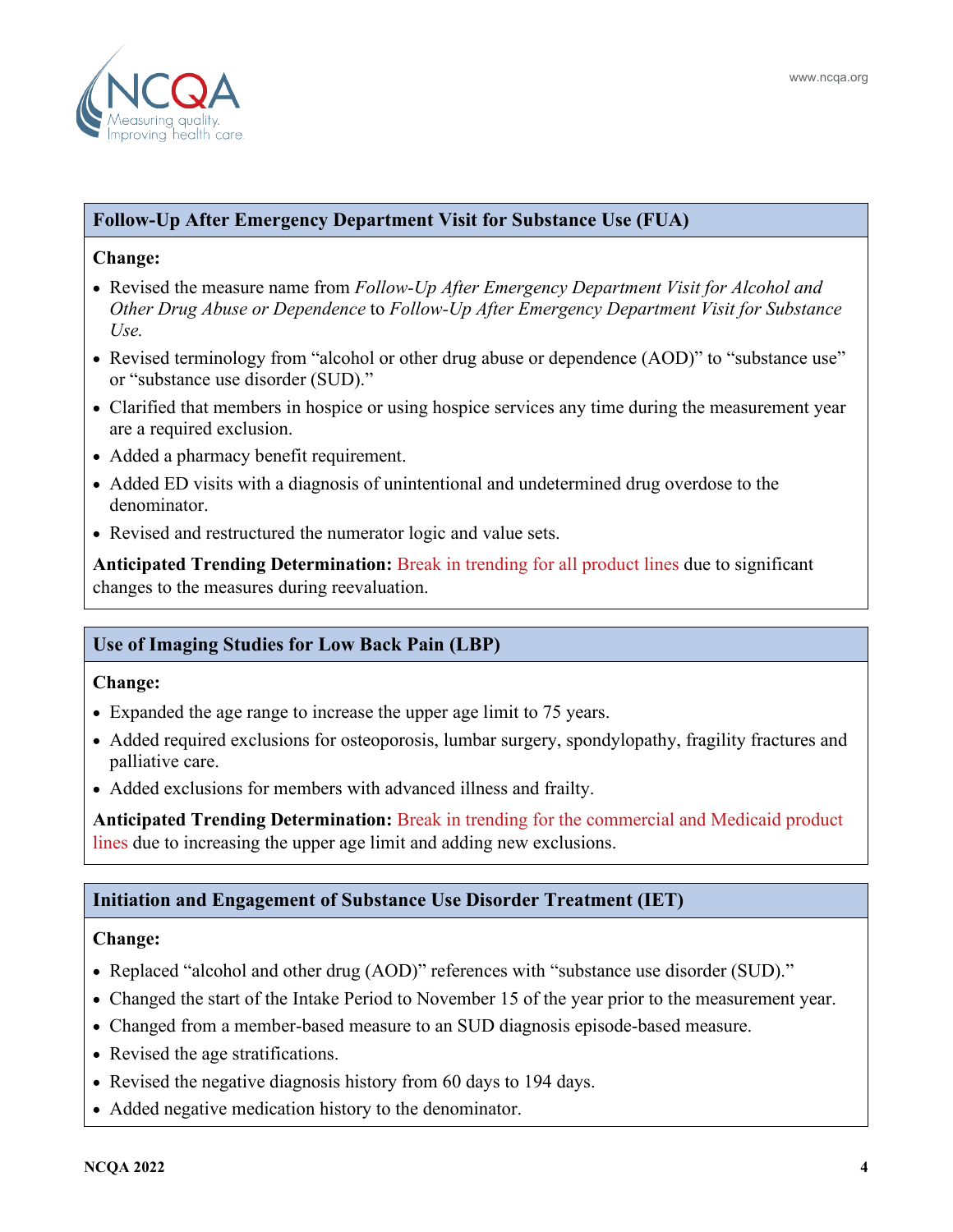- Revised the continuous enrollment criteria from 108 days to 242 days.
- Clarified that members in hospice or using hospice services any time during the measurement year are a required exclusion.
- Revised the numerator criteria for Initiation of SUD Treatment and Engagement of SUD Treatment.

**Anticipated Trending Determination:** Break in trending for all product lines due to significant changes to the measures during reevaluation.\*

\* During development of IET for MY 2022, the indicators underwent major changes and are not comparable to the parent indicators in the IET measure in MY 2021. The break recommended in this memo is severe enough that we will issue new indicator keys (the unique identifier for rates used across HEDIS data collection systems and reports) and will not provide links back to the original IET indicator.

### **Prenatal and Postpartum Care (PPC)**

**Change:** Removed the definition of last enrollment segment and clarified continuous enrollment requirements for steps 1 and 2 of the Timeliness of Prenatal Care numerator.

**Anticipated Trending Determination:** Caution flag for all product lines for the Timeliness of Prenatal Care numerator due to changes to the continuous enrollment requirements for steps 1 and 2 of the numerator.

## **Frequency of Selected Procedures (FSP)**

**Change:** Updated the "Member Months" definition in the Calculations section to indicate that IDSS produces member years data for all product lines.

**Anticipated Trending Determination:** Break in trending for the Medicaid product line due to the change from member months to member years.

*Note: Organizations that want to trend data to MY 2022 may multiply rates prior to MY 2022 by 12.*

### **Ambulatory Care (AMB)**

**Change:** Updated the "Member Months" definition in Calculations to indicate that IDSS produces member years data for all product lines.

**Anticipated Trending Determination:** Break in trending due to the change from member months to member years.

*Note: For the Medicaid product line, organizations that want to trend data to MY 2022 may multiply rates prior to MY 2022 by 12.*